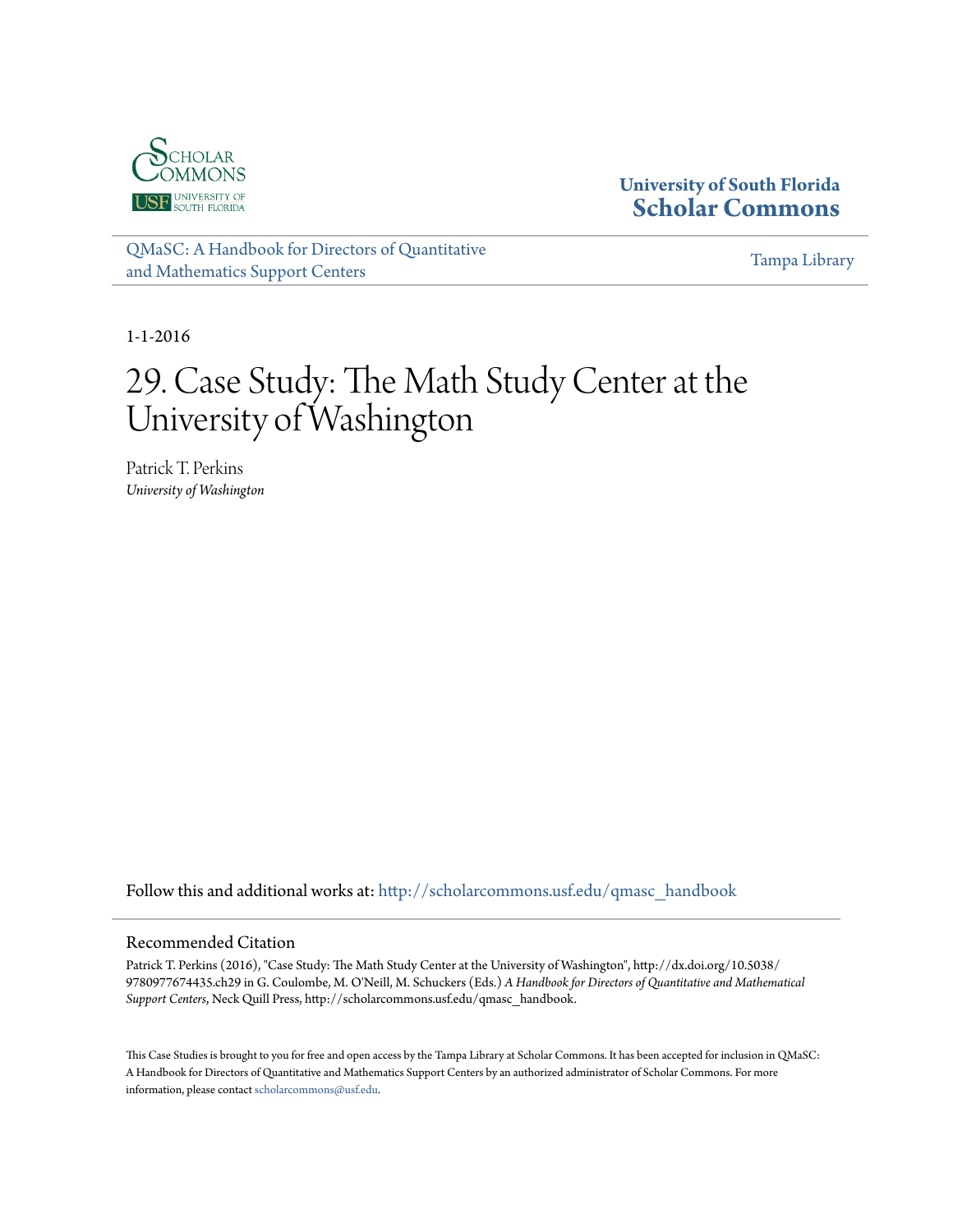# Case Study: The Math Study Center at the University of Washington

 c Patrick T. Perkins, University of Washington

#### 1 Introduction and History

The Math Study Center, a large tutoring facility at the University of Washington in Seattle, is run and funded by the Department of Mathematics. Its mission is to serve students taking large freshman mathematics classes at the UW. The Center serves students of precalculus as well as the three quarters of freshman calculus. The MSC was started in 1992 by Ken Plochinski, who had previously run a similar facility at the University of Michigan that was the source of the main ideas behind the MSC. The author took over as Director from 2000 to 2013, inheriting a smoothly run organization requiring very few changes. The Math Study Center, while being a great place for students to work on math regardless of whether or not they need help, is not a tutoring center in the traditional sense. It provides a comfortable place and a supportive atmosphere for students to come together and study, in groups or individually. The MSC is staffed by a number of tutors, both graduate student TAs and advanced undergraduates. The mathematics graduate students work at the center as part of their TA job and professors hold their office hours in the MSC. Tutors sit with students to help them get unstuck or to answer questions. The center does not provide long blocks of uninterrupted one-on-one tutoring. Textbooks, calculators, and other study materials may to

Suggested Citation: Patrick T. Perkins (2016), "Case Study: The Math Study Center at the University of Washington", <http://dx.doi.org/10.5038/9780977674435.ch29> in G. Coulombe, M. O'Neill, M. Schuckers (Eds.) A Handbook for Directors of Quantitative and Mathematical Support Centers, Neck Quill Press, [http:](http://scholarcommons.usf.edu/qmasc_handbook) [//scholarcommons.usf.edu/qmasc\\_handbook](http://scholarcommons.usf.edu/qmasc_handbook).

This material is based upon work supported, in part, by the National Science Foundation under Grant DUE-1255945. Any opinions, findings, and conclusions or recommendations expressed in this material are those of the author(s) and do not necessarily reflect the views of the National Science Foundation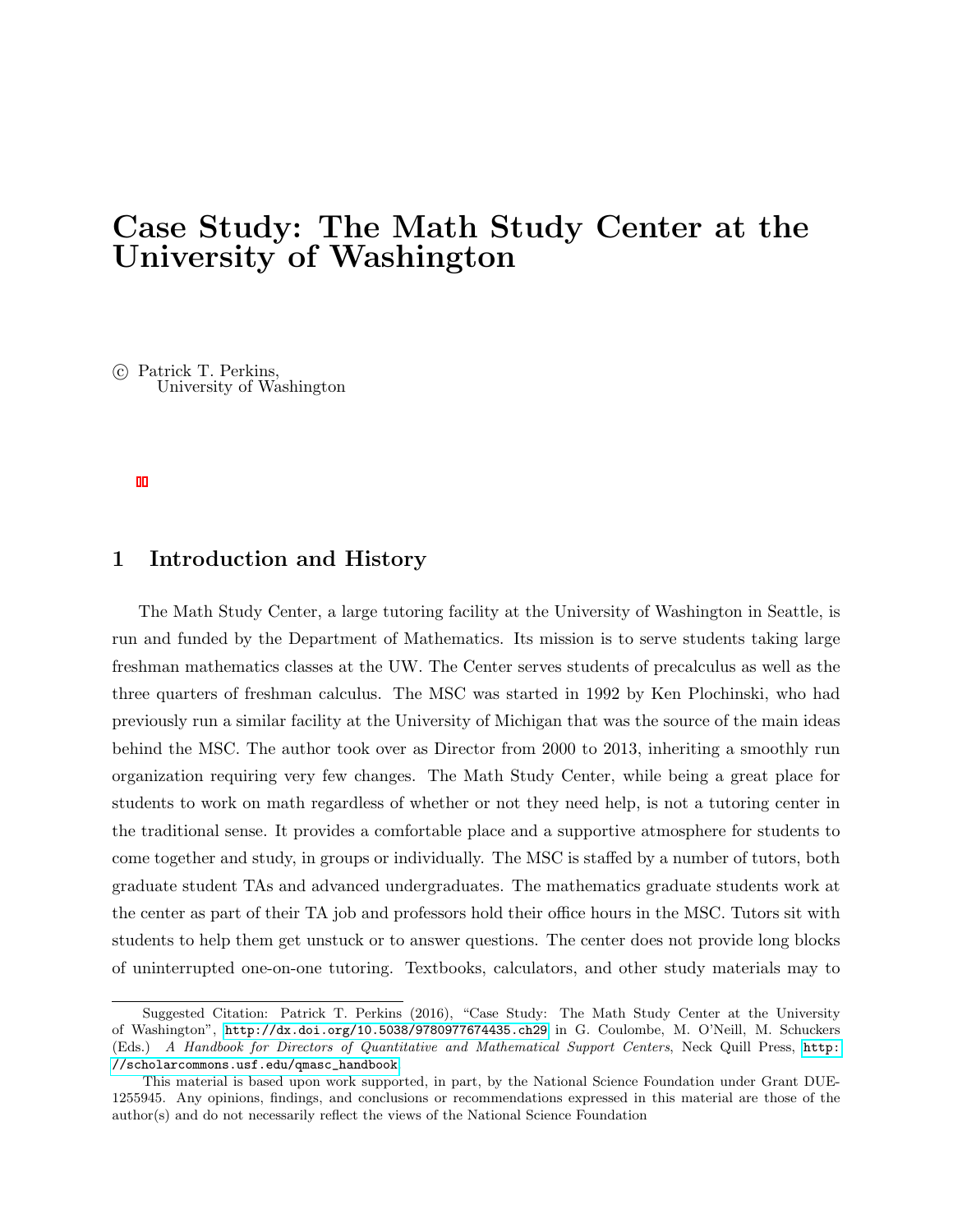be checked out for in-room use. A unique feature of the MSC is the variety of kinds of help the students can receive.

The MSC occupies a large room in the basement of the Communications Building, across the street from the Department of Mathematics. It is open Monday through Thursday from 9:30am to 9:30pm. It is also open Friday from 9:30am to 1:30pm and Sunday from 2:00pm to 6:00pm. When students enter the MSC, a desk assistant greets them at the front desk. The director's office and a small conference room are to the right. The main room, left of the entrance, is a square about 40 feet on each side. A variety of math related posters cover the walls. Many colorful cardboard polyhedrons, made by a math class years ago, hang from the ceiling. The room contains 8 large tables, each seating 10 students. Five smaller tables are scattered around the room. The large tables are arranged in 4 groups, two tables for each of the four classes that are served by the MSC. There are signs over the tables indicating which classes they are for. Ideally, students in the same class should sit together and help each other or perhaps form study groups. Seven cubicles with tables, chairs, and whiteboards are located around the outside of the room near the walls. The cubicles can be used by students who form study groups. They are also used by professors and teaching assistants to hold their office hours.

#### 2 Center Management and Services

The author of this case study, who served as director of the Math Study Center for 13 years, is a Senior Lecturer in Mathematics at the University of Washington. The director taught four classes per year because the duties of Director count for half of the usual teaching load of eight classes. During that time, the director's office was in the MSC, across the street from the rest of the math department. Students frequently dropped in to ask questions. The director's duties included hiring, handling payroll, staffing, and scheduling. Scheduling, which is a significant task in a facility the size of the MSC, will be discussed later.

When the author started, he had no managerial experience beyond dealing with the TAs and graders for his classes. Learning to be a good manager was a significant part of the job. Dealing with more than 20 employees in their twenties often involved small weekly dramas. As such, the director had to be flexible and responsive to illnesses, as well as exam and homework jitters. One tutor had a sex change which among other things required the director to deal with the medical issues, as well as less evolved attitudes on the part of some of the other workers. It was important to build a sense of being a team among the workers. That way if one has a crisis, another is willing to cover for them. The director spoke to each of the workers at least once every two weeks. Often it was just a short conversation, involving details about previous chats such as how they did on a big midterm or how their first research talk went. This method fostered some trust and goodwill setting the groundwork for eventual talks with them about repeated lateness or poor tutoring.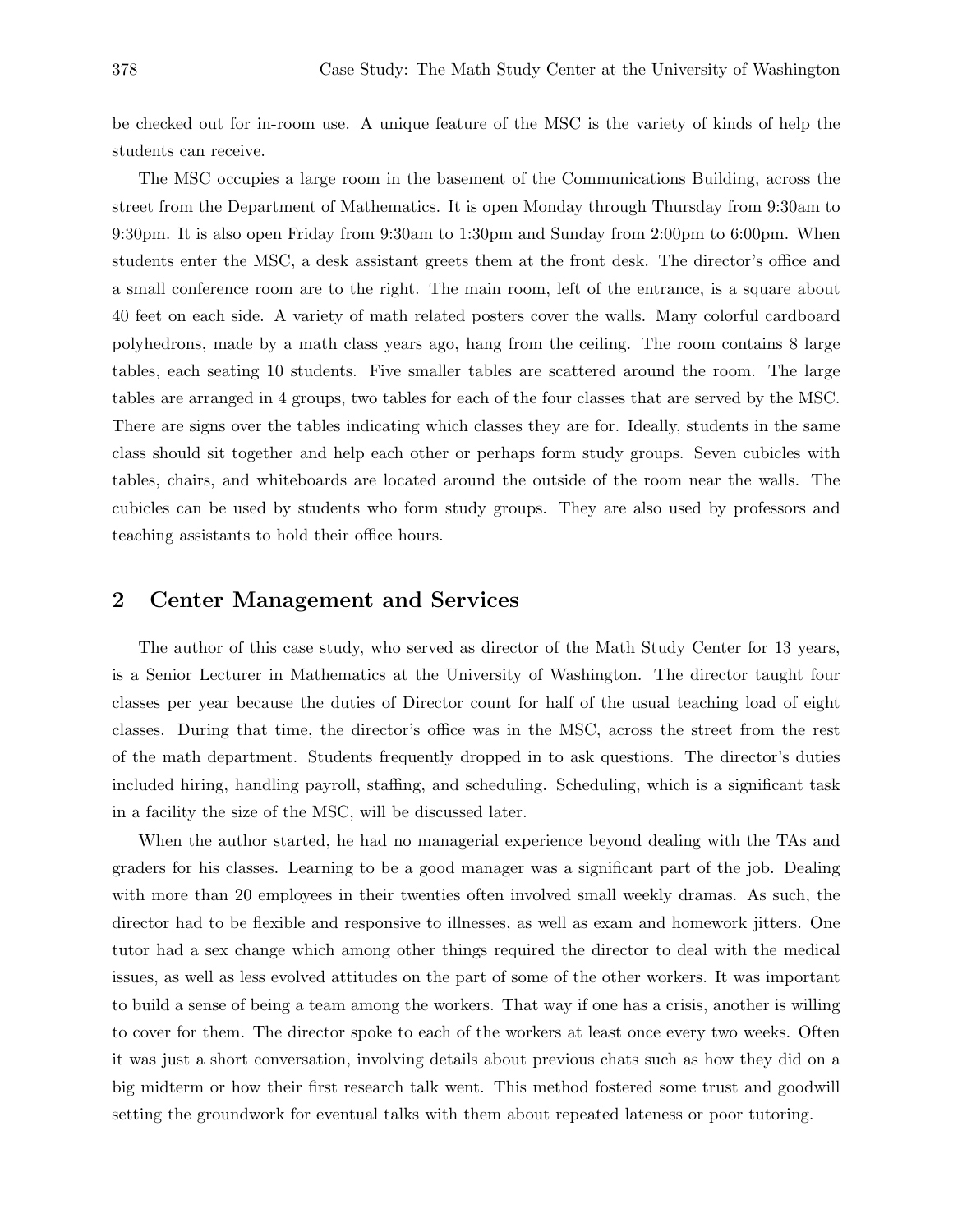The Math Department has a Chair, a position that rotates every few years, and a Department Administrator, a staff position. The MSC director reports to both of these people. At the beginning of each quarter, the director computes and submits an estimated budget to the Administrator for approval since the MSC is funded by the Math Department budget. While the Chair was always included in this email, the director deals mainly with this Administrator. Occasionally, the Chair stops by the MSC to see how things are going, but most of the time the director is left to run things as he sees fit. The director meets annually with the Chair and to give an update on the MSC. Because the graduate students who work as tutors are assigned to the MSC by the head of the Student Services office in the Math Department, the director works closely with her on staffing matters.

Originally, the director spent the various breaks creating work schedules for the next quarter, juggling about 25 student workers, each of whom was only available certain hours each day. Historical information about when the MSC was busy enabled the director to estimate how many tutors might be needed each hour. The director would spend about a week moving names into little boxes, trying to come up with a feasible schedule. Then he would meet with all of the workers on the first day of the quarter so that they could trade hours with each other until things were reasonably satisfactory. Tired of spending breaks in this way, the director wrote some heuristic software that proved fairly helpful. Things really improved when the Math Department hired Rekha Thomas, an expert in discrete optimization. She assigned, to a team of undergraduate optimization students, the project of solving the MSC scheduling problem. This team, led by Caleb White, came up with a very sophisticated solution to the problem, which did much more than just give a feasible solution used as a base for trading. The team implemented some very sophisticated constraints. For example, tutors do not like to enter and leave the MSC more than twice a day. Or, if they have a free hour between two classes, they often like to work at that time. The numerous features of the project are provided in a published paper [1]. Given that the system was written by mathematicians for mathematicians, it is not terribly user friendly and could use some work in this area. But it does an excellent job of making good schedules and takes about 6 seconds to run, rather than a week by hand.

#### 3 Staffing, Hiring and Training

In Autumn 2012, a typical quarter, the MSC employed 15 undergraduate tutors and 6 math graduate students assigned to the MSC as part of their TA duties. The undergraduates worked between 8 and 12 hours a week. The grad students worked 6 or 12 hours a week, depending on their assignment. There were up to 100 students using the MSC at peak times during that quarter. The average number was about 50. We do not want students waiting 45 minutes for a tutor. Therefore, tutors are required to limit the time spent with each student to no more than 10 minutes. The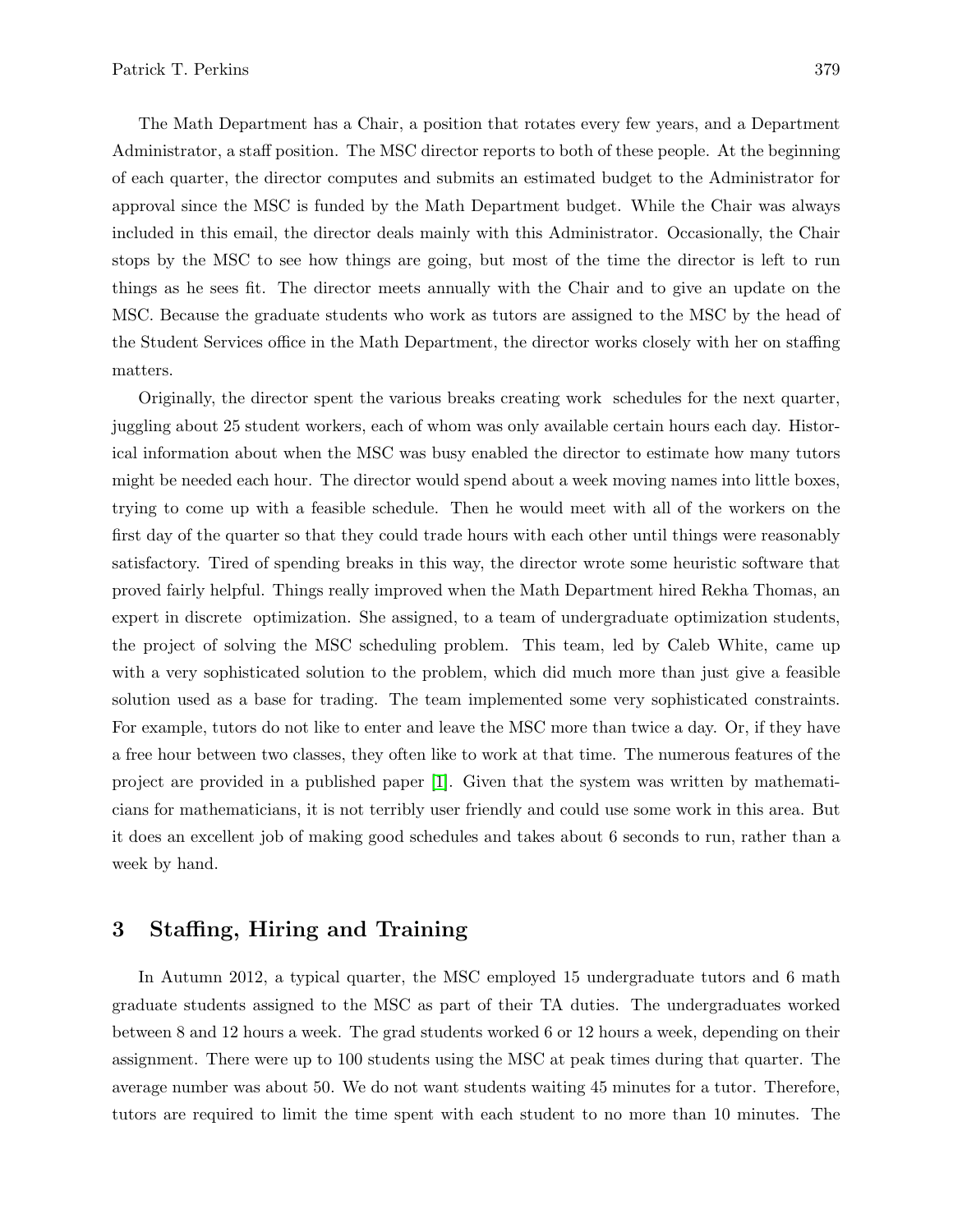ideal session is for the tutor to quickly get the student unstuck and back to work. Students are encouraged to talk to each other and get help in this way. There is a sign-up sheet on the wall that the students use to get help from a tutor. If the number of people on the list gets large, the director helps with the tutoring.

The bulk of the hiring for the year is completed during August. The undergraduate tutors are mostly students recruited from classes recently taught by the director. When serving as Director, the author often interviewed 25 people and hired about 5 each year. In interviews, he sought to get an impression of the candidate's character in addition to looking for people with good social skills, as well as the required math ability. The director also gave candidates a test on basic calculus. This open-book, untimed test was a list of problems from the calculus text used at the UW. The author admits that his hiring procedures could use some improvement, but they served him well enough for many years. No training was offered to the new tutors. Instead, the large number of returning tutors each year served as mentors to the new people. The director kept an eye on the new tutors during the first few weeks of their first quarter and answered many questions. It could be a little rough at first, but after a couple of weeks they always settled in and became comfortable with the job.

Each year the director also hired 4 or 5 friendly, helpful students to work as desk assistants. The desk assistant is the first person that a new student greets upon arrival. Because the director is not able to be in the MSC for all of the open hours, the desk assistants serve to keep an eye on the Center. They answer many student questions, particularly during the Autumn quarter. Desk assistants also check the tutors in and out on a time sheet and inform the director if a tutor is regularly late. There are books and calculators available for use in the MSC and the desk assistants took care of checking these in and out.

#### 4 Community Interactions

At the first math faculty meeting of the school year, the director makes an announcement to describe the MSC, give the open hours, and encourage the instructors to refer their students. An email announcement is sent to the Math Department at the beginning of each quarter. Calculus instructors are given an overhead slide with information about the MSC. But most students already know about the MSC services and have no trouble finding their way to the Center. Word of mouth is the most effective advertisement.

The director maintains contact with the several other facilities on UW campus that offer math tutoring. Because the MSC usually has more job applicants each year than can be hired, the directors provides useful references to the other centers regarding those candidates that were interviewed and tested but not hired by the MSC.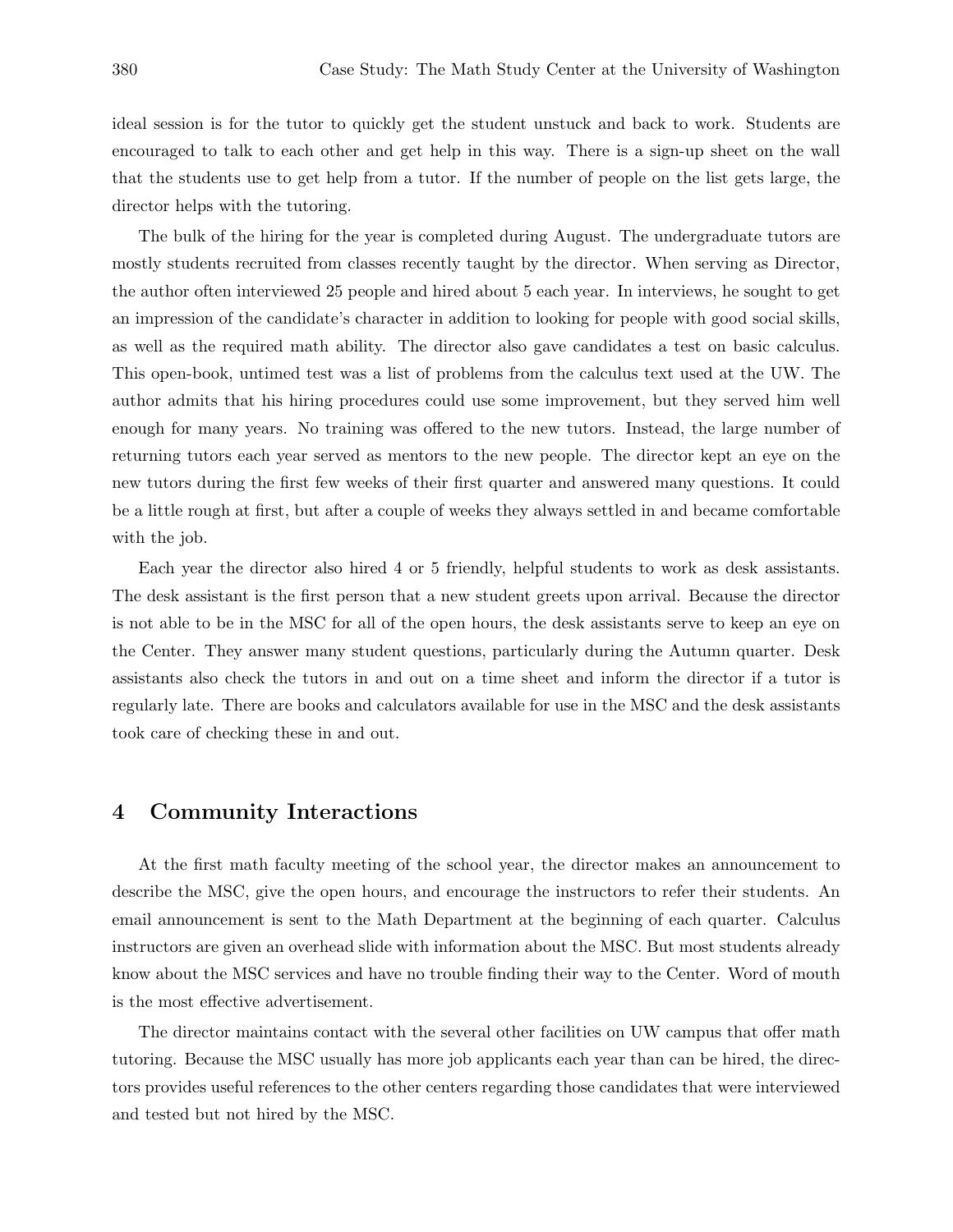On a number of occasions, people from outside the UW work as volunteer tutors in the MSC. These people are mostly recent immigrants who have not yet received a work permit. They seek to gain work experience and practice speaking English. Often, the director writes them a job letter later on.

The MSC occasionally receives phone calls from people in the Seattle area seeking help with various math-related issues such as fielding inquiries from parents seeking tutors for their children. The Math Department maintains a list of tutors for hire and the director is familiar with many of the people on the list. The director makes suggestions and asks for feedback on how things go. Sometimes people call with general math questions. When unable to give a good answer, the director gets them in touch with someone who is more knowledgeable on the topic.

#### 5 Assessment at the Center

The director maintains an anonymous email account for student comments about the MSC. Despite getting many comments over the years, the author received very few complaints about the quality of tutoring provided. Several times a quarter the desk assistants take a census of the MSC. Every half an hour, for a week, they count the number of students using the center. This information is very useful when scheduling tutors for future quarters. As previously mentioned, when it gets busy in the MSC, the director helps with the tutoring. This helps to build the sense of being a team, and gave the director the chance to show the tutors how to serve students effectively in a short amount of time. Working directly with students enables the director to get informal feedback on how the MSC is doing. A few years ago, the Math Department ran a large program aimed at getting student feedback on the calculus sequence. The clear and strong message is that students valued the MSC highly and were very satisfied with the service they received.

#### 6 Additional Topics

This year, academic year 2013-14, was my last running the Math Study Center. After 13 years I am returning to teaching full time and another faculty member is taking over. I look back with some satisfaction on the experience. I have learned that I am a pretty good boss. Hiring friendly, competent people and letting them get on with the job seems to be the secret. I had a very diverse group but wove them into a team by regularly interacting with them in a friendly way. I set clear goals and then let the workers figure out how best to fill them. I worked alongside them to set an example. Many workers came back year after year, in spite of the low wages forced on us by the state budget cuts. I also had fun with the scheduling problem. I learned a lot about discrete optimization and gained a new appreciation of how math can really be used. The MSC is